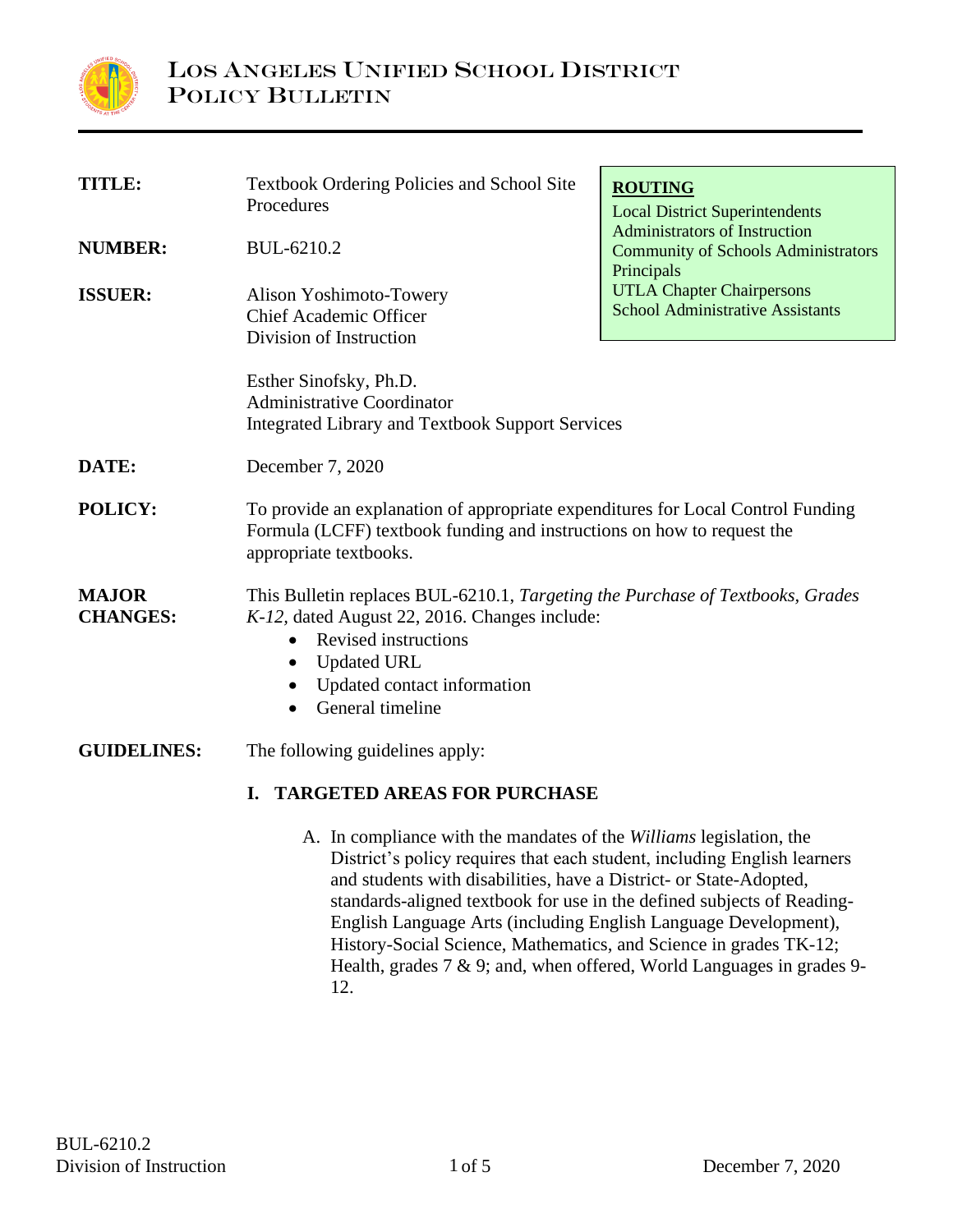

B. Students are to be assigned a single textbook in each of these subjects that is to be used both at home and in class. District policy does not allow Integrated Library & Textbook Support Services (ILTSS) to use LCFF funding for the purchase of class sets in addition to the books issued directly to students; nor does the California Education Code require a class set in addition to the textbook issued to a student. The District will fully support the purchase of the new adopted program for schools in the first year of the adoption cycle.

In subsequent years within the adoption period, a school wishing to change to a different program will bear the cost.

- C. All textbooks fall within one of four categories:
	- District-Adopted Textbooks
	- Advanced Placement Textbooks
	- District-Waiver Textbooks
	- Supplemental Textbooks
	- 1. **District Adopted Textbooks:** District adopted textbooks are the textbooks in the defined subject areas that have been adopted for use in the District for grades TK-12. These books may be purchased with LCFF funding. The list of District *Adopted and Approved Instructional Materials* is available at the ILTSS website, [https://achieve.lausd.net/iltss.](https://achieve.lausd.net/iltss)
	- 2. **Advanced Placement Textbooks:** Advanced Placement textbooks are textbooks in the defined subject areas that are on the instructor's College Board approved syllabus but are not on the Williams List of District Adopted and Approved Textbooks. As such, these books comply with the mandates of *Williams* legislation. These books may be purchased with LCFF funding.
	- 3. **District Waiver Textbooks**: District Waiver textbooks are textbooks that have either been State Adopted or the school has conducted a review under California *Education Code (EC)* Section 60210. These books may be purchased with school discretionary funds. Please see Attachment A for the waiver.
	- 4. **Supplemental Textbooks**: Supplemental textbooks are used to enhance the core instructional program. These books may be purchased with school categorical or discretionary funds.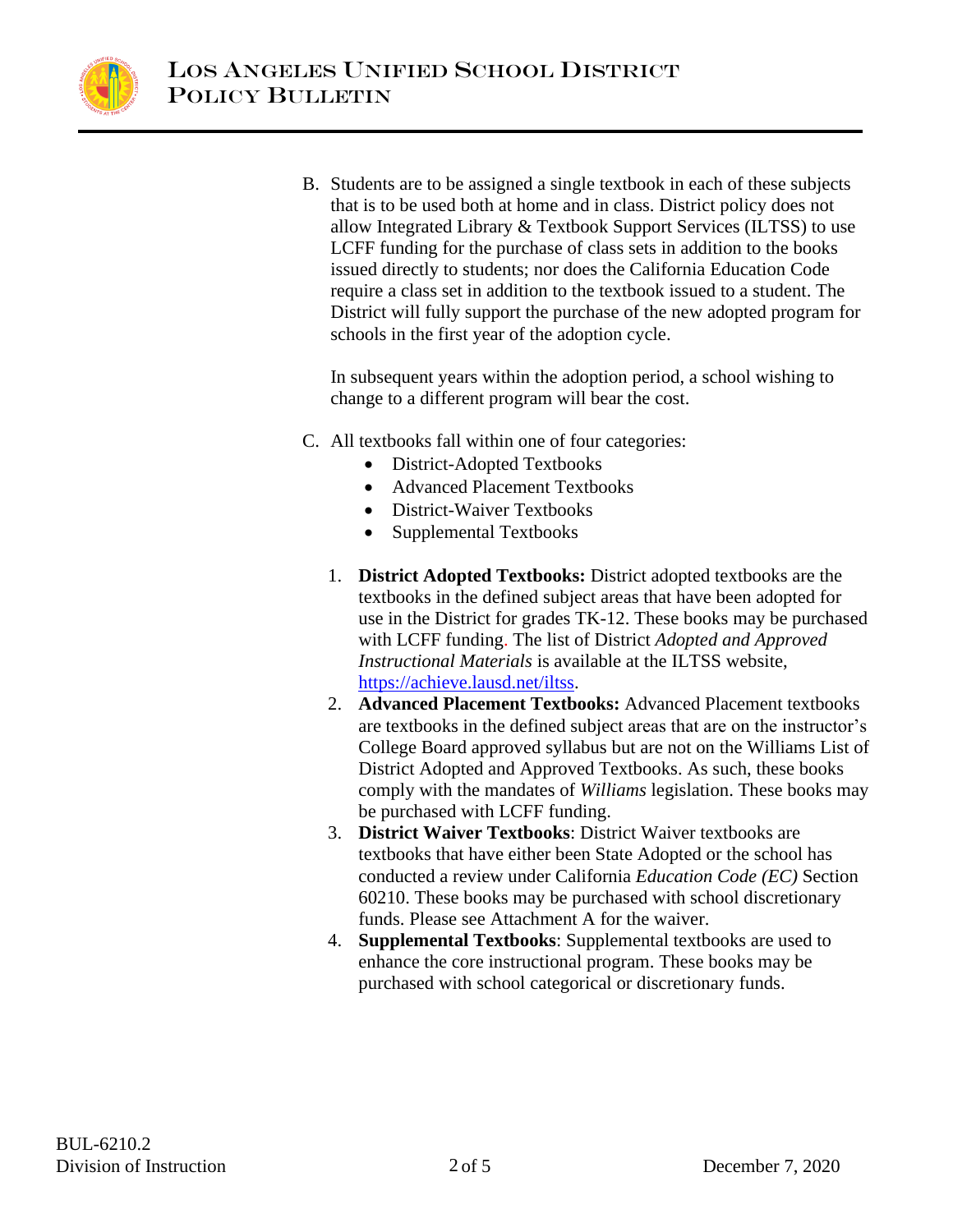

#### **II. TEXTBOOK ORDERING PROCEDURES**

Textbook ordering is coordinated by the Local District (LD) and ILTSS. See Attachment B for a general timeline.

A. School Principals

- 1. Designate a staff member to coordinate textbook related activities including inventory, ordering, distribution, collection, and *Williams* sufficiency.
- 2. Complete the annual Textbook Inventory by January 31. This will assist with anticipated needs for the upcoming year. See BUL-6189.3, *Instructional Materials Inventory Control Requirements in All Schools*, dated July 31, 2019.
- 3. Target textbook purchases for the following school year by comparing the master schedule and enrollment numbers with the current textbook inventory. Textbook requests must not exceed 10% of MiSiS enrollment.
- 4. Attend the LD Textbook Roadshow to submit textbook requests for the upcoming year. All Textbook Roadshow documents, including requests, Purchase Orders, and Warehouse Orders will be uploaded into the ILTSS Google Drive, [http://tinyurl.com/iltss-textbookorders.](http://tinyurl.com/iltss-textbookorders) See Attachment C for directions on how to access the Google Drive.
- 5. Any requests not submitted during the Textbook Roadshow must follow the directions on the Justification for Late Textbook Orders form found in the ILTSS Google Drive under the Roadshow Info & Forms folder.
- 6. Upon delivery of orders, immediately verify that quantities from the packing slip match quantities from the Purchase Order. The Purchase Order can be found in the school's Google Folder. If the packing slip and Purchase Order do not match, the school is to contact the publisher to notify them of the discrepancy. Publisher contact information can be found in the ITLSS Google Drive under Roadshow Info & Forms folder.
	- a. Schools must accept the shipment as orders are placed upon school request. If the school realizes that they requested too many, then the school can send the surplus to the warehouse. However, prior to sending the materials to the warehouse, the Goods Receipt must be posted upon inventory of all materials.
- 7. When instructional materials are delivered, immediately receive and process books into *Destiny Textbook Manager.* If the instructional materials were part of a purchase order, then complete the "Goods Receipt" process to notify the District that books have arrived.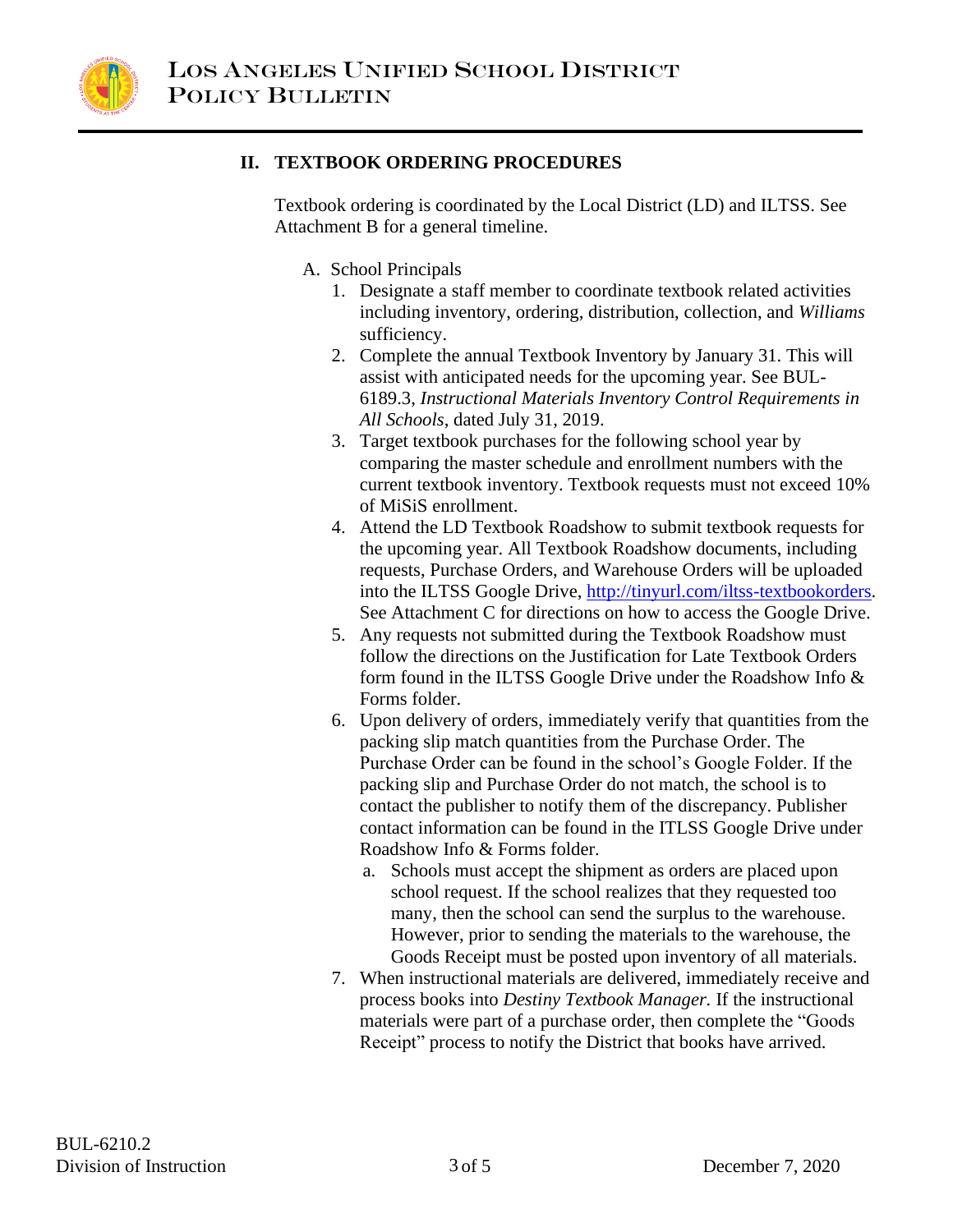

- 8. Three weeks prior to opening a semester, compare existing textbook inventory to the projected enrollment in the defined subject areas taught at each grade level to identify any remaining possible insufficiencies or surpluses. Remedy identified insufficiencies prior to the beginning of instruction.
	- a. Insufficiencies are remedied by first looking in Destiny for surplus inventory of at least three other school sites. If surplus cannot be transferred, schools are to follow the directions on the Justification for Late Textbook Request form found in the ILTSS Google Drive under the Roadshow Info & Forms folder.
- 9. Review this updated inventory information with Local District personnel to ensure sufficiency and identify surpluses that can be shared with other schools.
- 10. Using *Destiny Textbook Manager*, distribute the appropriate textbook directly to each individual student beginning on the first day of instruction. See the District *Adopted and Approved Instructional Materials* list to ensure the appropriate textbook for the course is distributed.

## B. Local District

- 1. Designate a point person responsible for all textbook ordering processes.
- 2. Communicate Textbook Roadshow procedures and any changes with schools.
- 3. Set the expectation for schools to maintain the textbook loss rate below 10%.
- 4. Ensure each school site comes prepared and attends their Textbook Roadshow appointment.
- 5. Ensure quantities requested do not exceed 10% above MiSiS enrollment.
- 6. Review orders to ensure that the requested textbooks match the inventory reports, student enrollment, and are appropriate for purchasing (i.e., the book is listed on the District *Adopted and Approved Instructional Materials* list).
- C. Integrated Library and Textbook Support Services
	- 1. Review Textbook Roadshow procedures and any changes with each Local District.
	- 2. Update all forms and upload the forms to the Google Drive.
	- 3. Create Purchase Order or Warehouse Order. All purchase orders are created on behalf of the school site using the contact names from the roadshow packets. Warehouse orders, from the roadshow packets, are created on behalf of the school site. All orders created, from the roadshow packets, will be uploaded into the ILTSS Google Drive.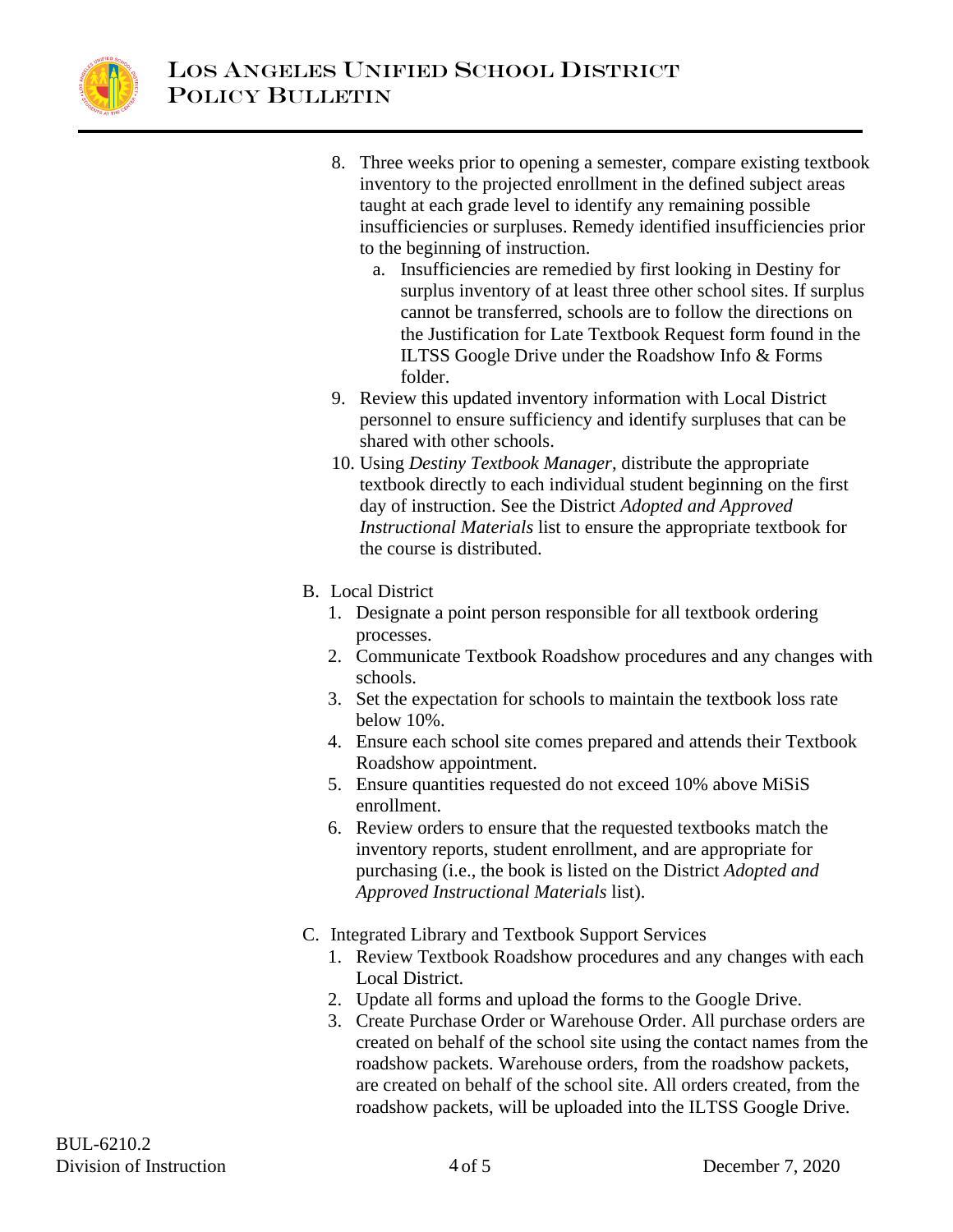

| <b>AUTHORITY:</b>                   | This is a policy of the Los Angeles Unified School District in compliance with<br>California Education Code sections 60020, 60119, and 60210. |
|-------------------------------------|-----------------------------------------------------------------------------------------------------------------------------------------------|
| <b>RELATED</b><br><b>RESOURCES:</b> | BUL-6111.3 Instructional Materials Policies and School Site Procedures, dated<br>August 21, 2019.                                             |
|                                     | BUL-6189.3 Instructional Materials Inventory Control Requirements in All<br><i>Schools</i> , dated July 31, 2019.                             |
| <b>ASSISTANCE:</b>                  | For selection of textbooks and <i>Williams</i> sufficiency questions refer to the ILTSS<br>website: https://achieve.lausd.net/iltss.          |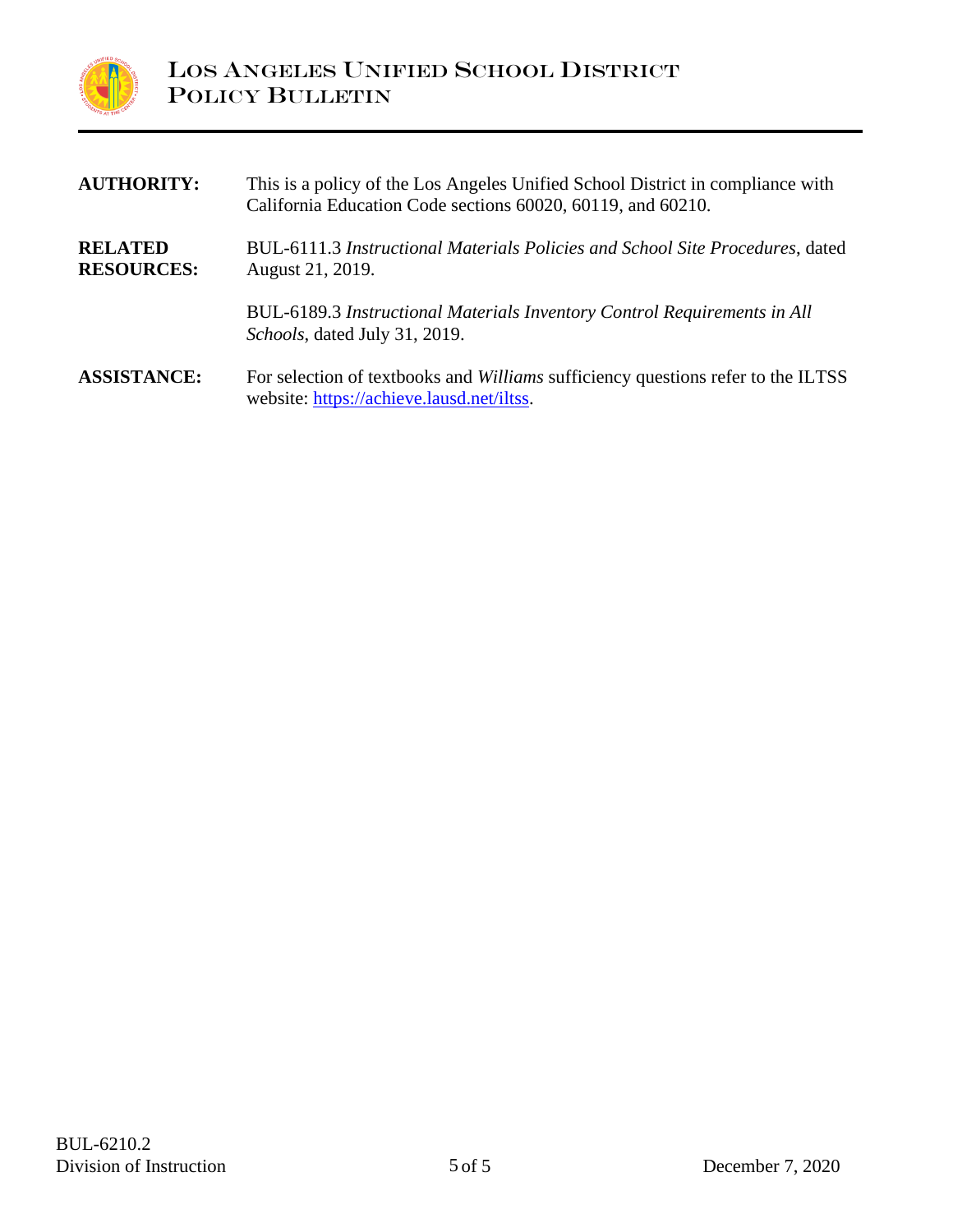

ATTACHMENT A





**WILLIAMS SUFFICIENCY WAIVER FOR TEXTBOOKS**

Please use this waiver when using a textbook that is not found on the (Elementary, Middle or High School) Williams List of District Adopted and Approved Textbooks. **Only Lead Partner Schools, Pilot Schools, Affiliated Charter Schools, Public School Choice Schools, and other schools with special circumstances may use this form**. Email the completed form to [textbooks@lausd.net.](mailto:textbooks@lausd.net) While there will be a copy of this completed form at ILTSS, the school site must also maintain the original form for reference.

|       | Local District: Local District: Local Only 1. Location Code: Location Code:                                                                                                                                                    |  |
|-------|--------------------------------------------------------------------------------------------------------------------------------------------------------------------------------------------------------------------------------|--|
|       | MiSiS Course Number: Cameron Crack Level: Crack Level:                                                                                                                                                                         |  |
|       |                                                                                                                                                                                                                                |  |
|       | Title of Textbook: Note that the set of the set of the set of the set of the set of the set of the set of the set of the set of the set of the set of the set of the set of the set of the set of the set of the set of the se |  |
|       | Author: New York Changes and the Changes of the Changes of the Changes of the Changes of the Changes of the Changes of the Changes of the Changes of the Changes of the Changes of the Changes of the Changes of the Changes o |  |
|       |                                                                                                                                                                                                                                |  |
| ISBN: |                                                                                                                                                                                                                                |  |

Please provide a brief narrative on why this textbook is being used instead of the District Adopted or District Approved Textbook and describe the process used to review the instructional material(s). The process of selecting and implementing new instructional materials should be thoroughly planned, conducted publicly, have substantial teacher involvement, and well documented.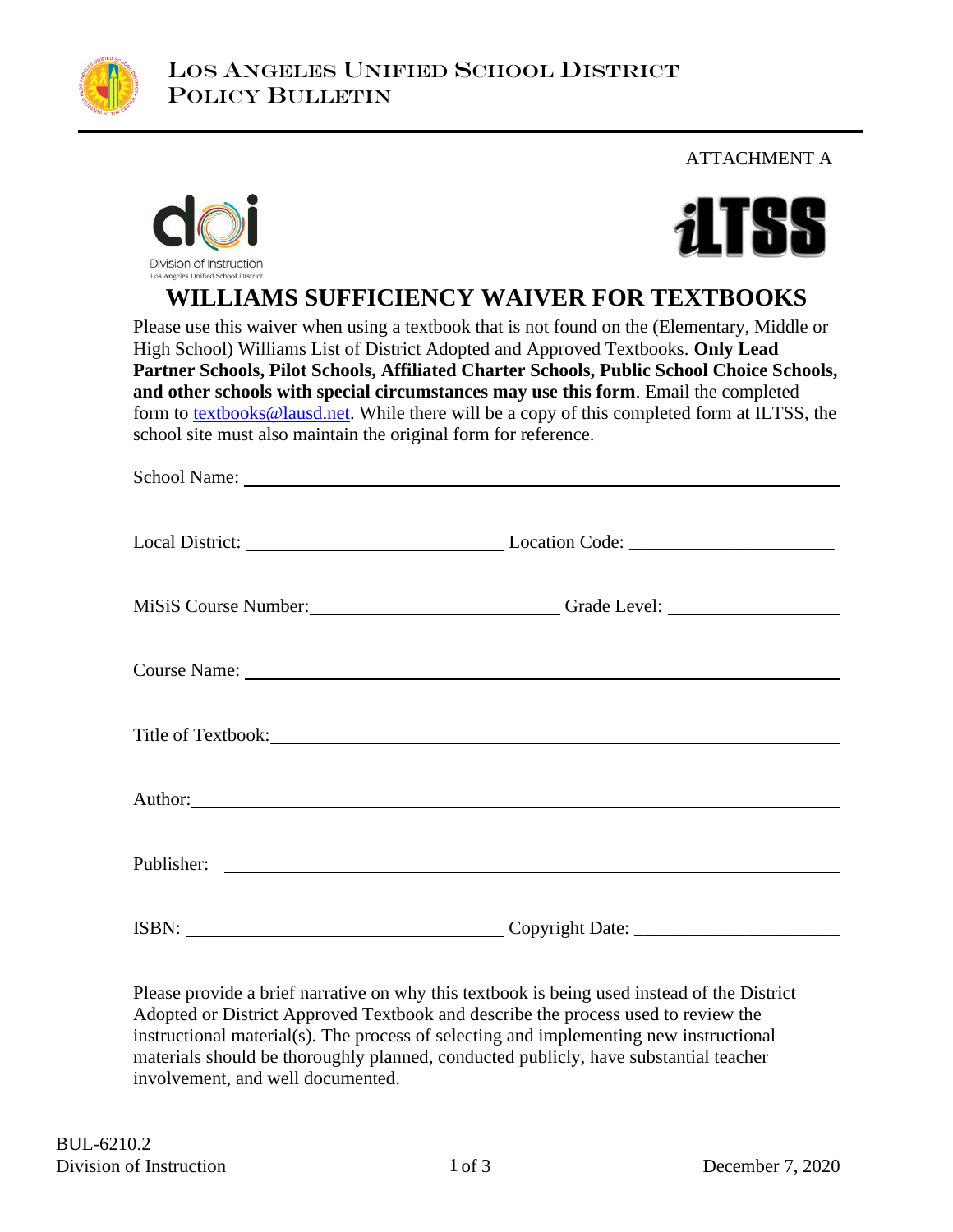

ATTACHMENT A

The review process should include:

- Review criteria for evaluation of instructional resources as outlined in the most recent SBE-approved curriculum framework for the subject area under consideration. These criteria include alignment with the SBE-adopted content standards, program organization, assessment, universal access, and instructional planning with teacher support.
- Review the District's Local Control Accountability Plan (LCAP) in order to remain aware of district goals.
- Identify student strengths and weaknesses using district or site level data as appropriate. Disaggregate measures of student achievement in mathematics and language arts from statewide tests results. Review results from district assessments in the content area.
- Identify student diversity/universal access issues that instructional materials need to address – above grade level, below grade level, English learner populations, and special needs populations. The federal Individuals with Disabilities Education Act (IDEA) requires a district to provide accessible instructional materials to students who need them for participation and achievement. While SBE-adopted materials are available in accessible formats from the CDE, a school utilizing non-adopted materials will need to obtain digital files and have them converted to accessible formats, such as braille and large print books.
- Ensure that the instructional materials comply with the state laws and regulations for social content. These laws and the SBE guidelines require that instructional materials used in California public schools reflect California's multicultural society, avoid stereotyping, and contribute to a positive learning environment. Information about the review process can be found on the CDE Social Content Review Web page at [https://www.cde.ca.gov/ci/cr/cf/lc.asp.](https://www.cde.ca.gov/ci/cr/cf/lc.asp)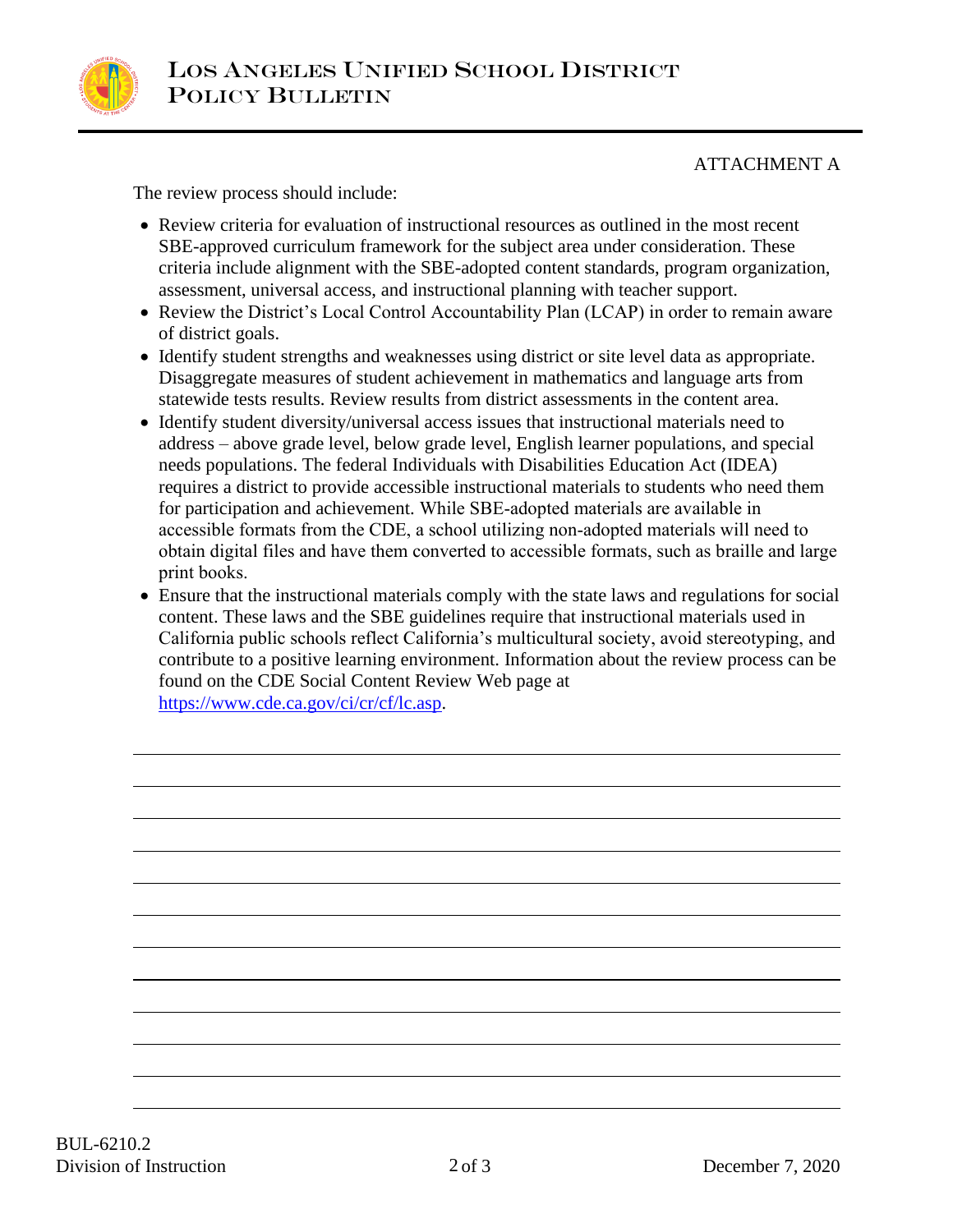

## ATTACHMENT A

| School Principal Printed Name              | <b>School Principal Signature</b>       | Date |
|--------------------------------------------|-----------------------------------------|------|
| Principal Supervisor Printed Name          | <b>Principal Supervisor Signature</b>   | Date |
| Local District Superintendent Printed Name | Local District Superintendent Signature | Date |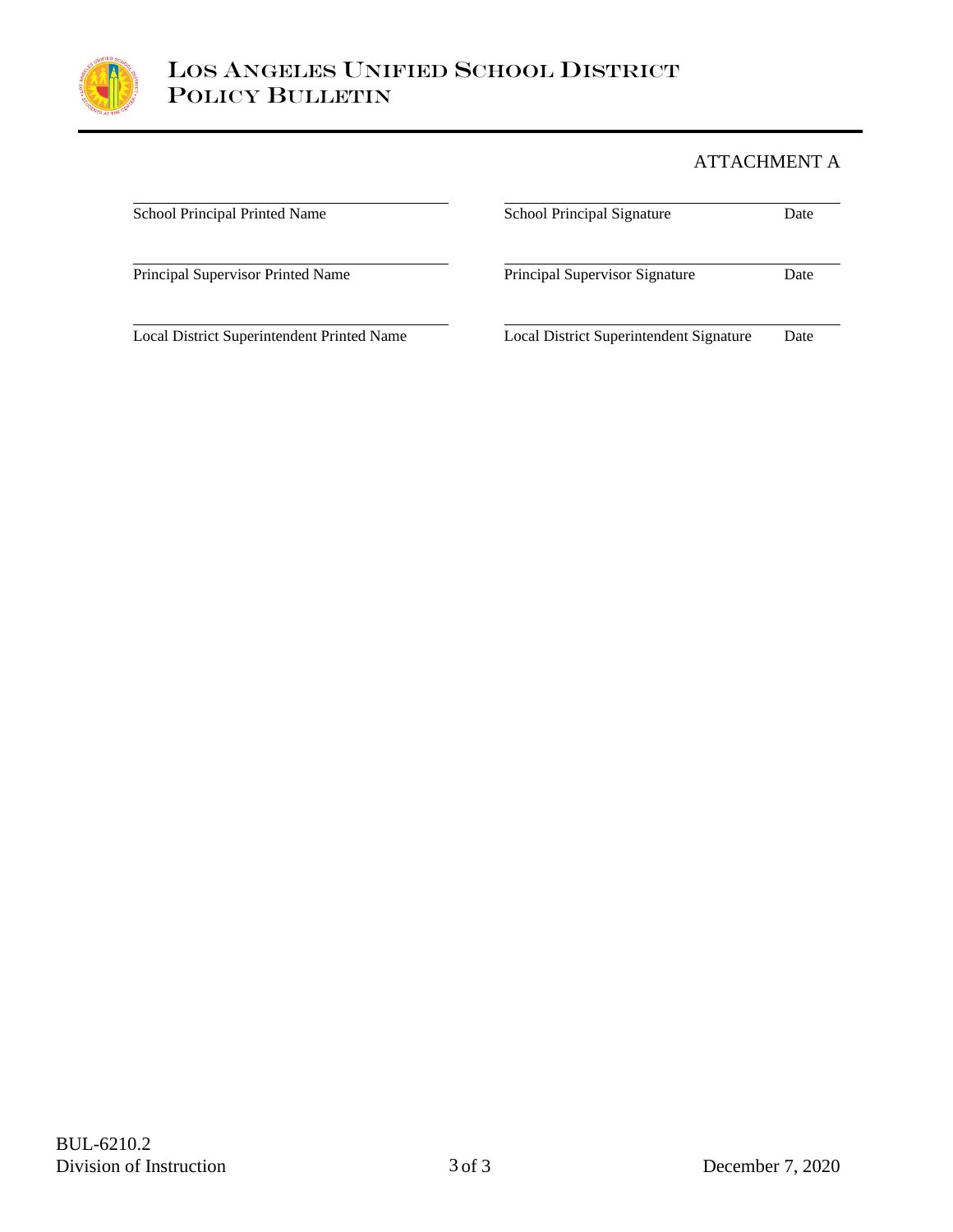

#### ATTACHMENT B

| <b>Timeline and Checklist for Textbook Requests</b> |  |
|-----------------------------------------------------|--|
|-----------------------------------------------------|--|

| <b>Person Responsible</b>          | <b>Action</b>                                                                                                                                                                             | <b>Due Date</b>       |
|------------------------------------|-------------------------------------------------------------------------------------------------------------------------------------------------------------------------------------------|-----------------------|
|                                    | Preparing Request for Instructional Materials                                                                                                                                             |                       |
| <b>ILTSS</b> and Local<br>District | Coordinate Textbook Roadshow, set<br>expectations, objectives, and best practices.                                                                                                        | December              |
| Principal and/or<br>designee       | Complete inventory of available books at<br>school site.                                                                                                                                  | January 31            |
| <b>Local District</b>              | Develop and provide the appointment calendar<br>for Textbook Roadshow to schools and ILTSS.                                                                                               | January               |
| Principal                          | Determine what needs to be ordered for the next<br>school year by comparing the textbook<br>inventory, tentative master schedule/matrix,<br>current enrollment, and projected enrollment. | February              |
| <b>ILTSS</b>                       | Release updated forms on Google Drive.                                                                                                                                                    | January               |
|                                    | Completing the Request for Instructional Materials                                                                                                                                        |                       |
| Local District and<br>School Site  | Ensure school site submits all required<br>documents during Textbook Roadshow.                                                                                                            | February-<br>March    |
| <b>ILTSS</b>                       | Review requests with Local District.                                                                                                                                                      | $February -$<br>March |
| <b>ILTSS</b>                       | Fill Orders.                                                                                                                                                                              | March - April         |
| <b>ILTSS</b>                       | <b>Upload Purchase Orders and reorder</b><br>information to the school's Google Folder.                                                                                                   | March - April         |
| <b>School Site</b>                 | Check books received against packing slip and<br>PO/Order Form to ensure accurate delivery.<br>Any issue with delivery, schools are to contact<br>the publisher/vendor.                   | $May - June$          |
| School Site                        | Complete Goods Receipt on SAP.                                                                                                                                                            | $May - June$          |
| <b>ILTSS</b>                       | Upload barcodes into Destiny Textbook<br>Manager.                                                                                                                                         | $May - June$          |
| <b>School Site</b>                 | Complete incoming transfer of books on<br>Destiny Textbook Manager.                                                                                                                       | $May - June$          |
| ILTSS and DOI                      | Update Williams Instructional Material List for<br>Elementary, Middle, and High School.                                                                                                   | $May - July$          |
| <b>ILTSS</b>                       | Associate newly adopted textbooks with<br>courses on Destiny Textbook Manager.                                                                                                            | $May - August$        |
|                                    | Requesting Instructional Materials after Textbook Roadshow Appointment                                                                                                                    |                       |
| School Site                        | Complete an Online Service Request Form with<br>Justification for Late Orders form attached.                                                                                              | March -<br>August     |